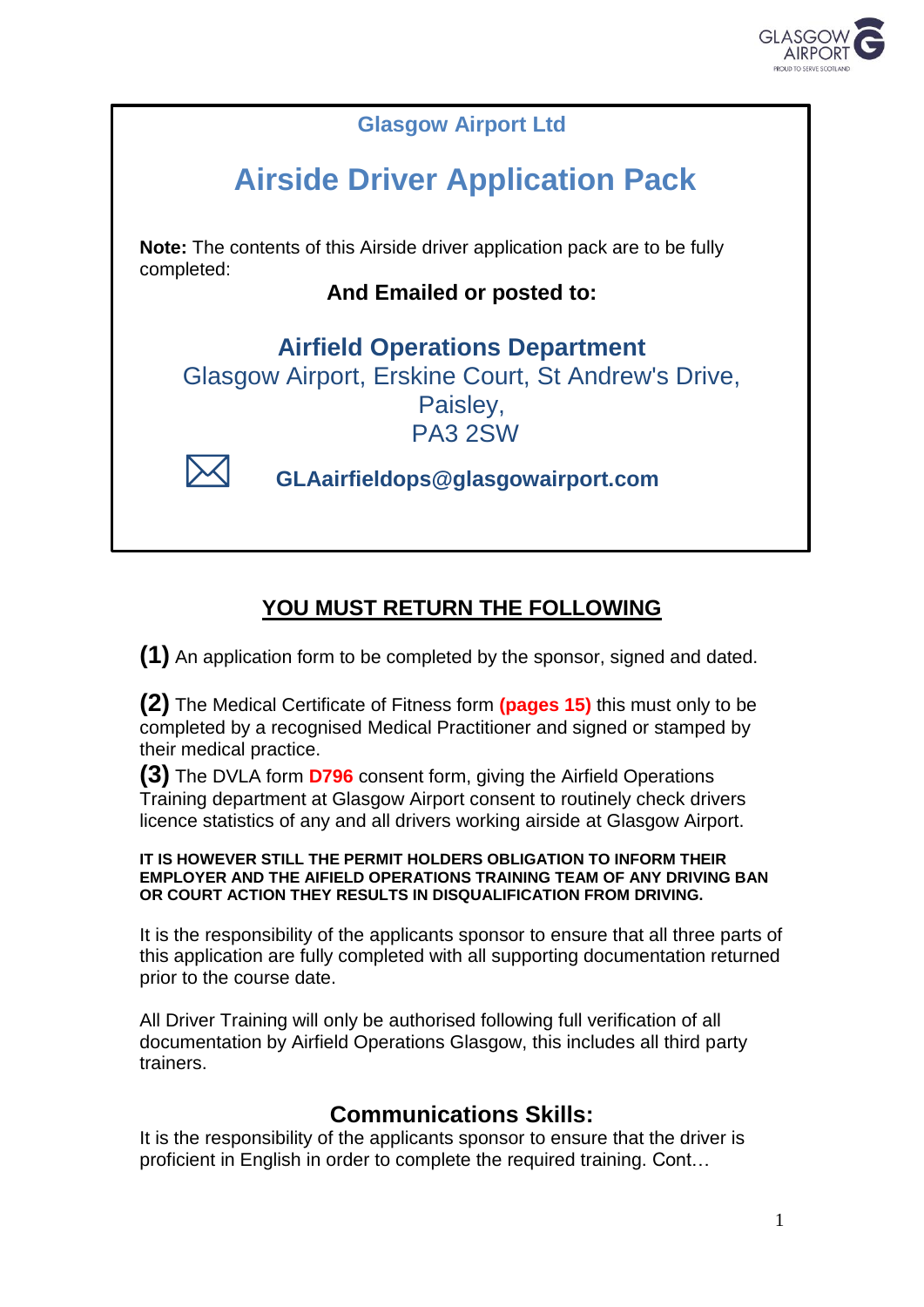

The applicant will be asked to prove competence in designated activities whilst on the aerodrome. Such proficiency shall include:

**A)** The ability to complete the requisite driver training/familiarisation and assessment conducted in **English**.

**B)** The ability to undertake successfully the operational communication requirements that may be required of airside drivers e.g. reporting an accident or incident airside.

**C)** The ability to read and understand relevant local safety information, e.g. safety instructions and mandatory aerodrome signage.

**D)** The ability to understand verbal instruction or notification given by the police or aerodrome operations staff.

**APPLICANTS WHO DO NOT MEET THE ABOVE LEVEL OF ENGLISH COMPREHENSION WILL NOT BE ABLE TO FULFIL AIRFIELD DRIVING STANDARDS AND SHOULD NOT BE SPONSORED FOR ANY AIRSIDE DRIVING COURSES.**

|                                                              |                                                                                                                                         | <b>Permit</b>                        | <b>Competence markers</b>                                                                         |                                                                                                                                                                                  |  |
|--------------------------------------------------------------|-----------------------------------------------------------------------------------------------------------------------------------------|--------------------------------------|---------------------------------------------------------------------------------------------------|----------------------------------------------------------------------------------------------------------------------------------------------------------------------------------|--|
| <b>Permit Type</b>                                           | <b>Areas Accessible</b>                                                                                                                 | validity                             | &<br><b>Retraining</b>                                                                            | "On the Job" Competence                                                                                                                                                          |  |
|                                                              |                                                                                                                                         |                                      | assessment                                                                                        | <b>Assessment</b>                                                                                                                                                                |  |
| <b>RED "R" Permit</b><br>(all red card)                      | Airside Roads,<br>Apron Areas and<br>Taxiways.<br><b>Runway access</b><br>permitted<br><u>(including</u><br>runway<br><u>crossings)</u> | 3 years<br>(Annual<br>Comp<br>Check) | Successful completion of<br>competence training and<br>appropriate assessments<br><b>3 YEARLY</b> | Red Runway area drivers<br>should drive regularly and at<br>least monthly, MOC records<br>showing this to be retained<br>for audit.<br><b>Annual Competency check</b>            |  |
| "M"<br><b>YELLOW</b><br><b>Permit</b><br>(all yellow card)   | Airside Roads,<br>Apron Areas and<br>Taxiways.<br><b>Runway access</b><br>not permitted.<br>No runway<br>crossing                       | 3 years                              | Successful completion of<br>competence training and<br>appropriate assessments<br><b>3 YEARLY</b> | Yellow<br>manoeuvring<br>area<br>should<br>drivers<br>drive<br>regularly<br>and<br>least<br>at<br><b>MOC</b><br>monthly,<br>records<br>showing this to be retained<br>for audit. |  |
| <b>GREEN</b><br><b>RT</b><br>Radiotelephony<br><b>Course</b> | Mandatory<br>CAP413 Radio<br>course                                                                                                     | 3 years                              | <b>Mandatory Pre</b><br>Yellow/Red course<br><b>Initial or Referral</b>                           | Referral from ATC/OPS<br>Refresher<br><b>Ground Engineers</b>                                                                                                                    |  |
| <b>BLUE</b> "A" Permit<br>(all blue card)                    | Airside Roads and<br>Apron Areas                                                                                                        | 5 years                              | Successful completion of<br>competence training and<br>appropriate assessments<br><b>5 YEARLY</b> | All<br>drivers<br>should<br>drive<br>regularly in order to keep up<br>competence and note any<br>changes to roadways                                                             |  |

## **Permit types and validity:**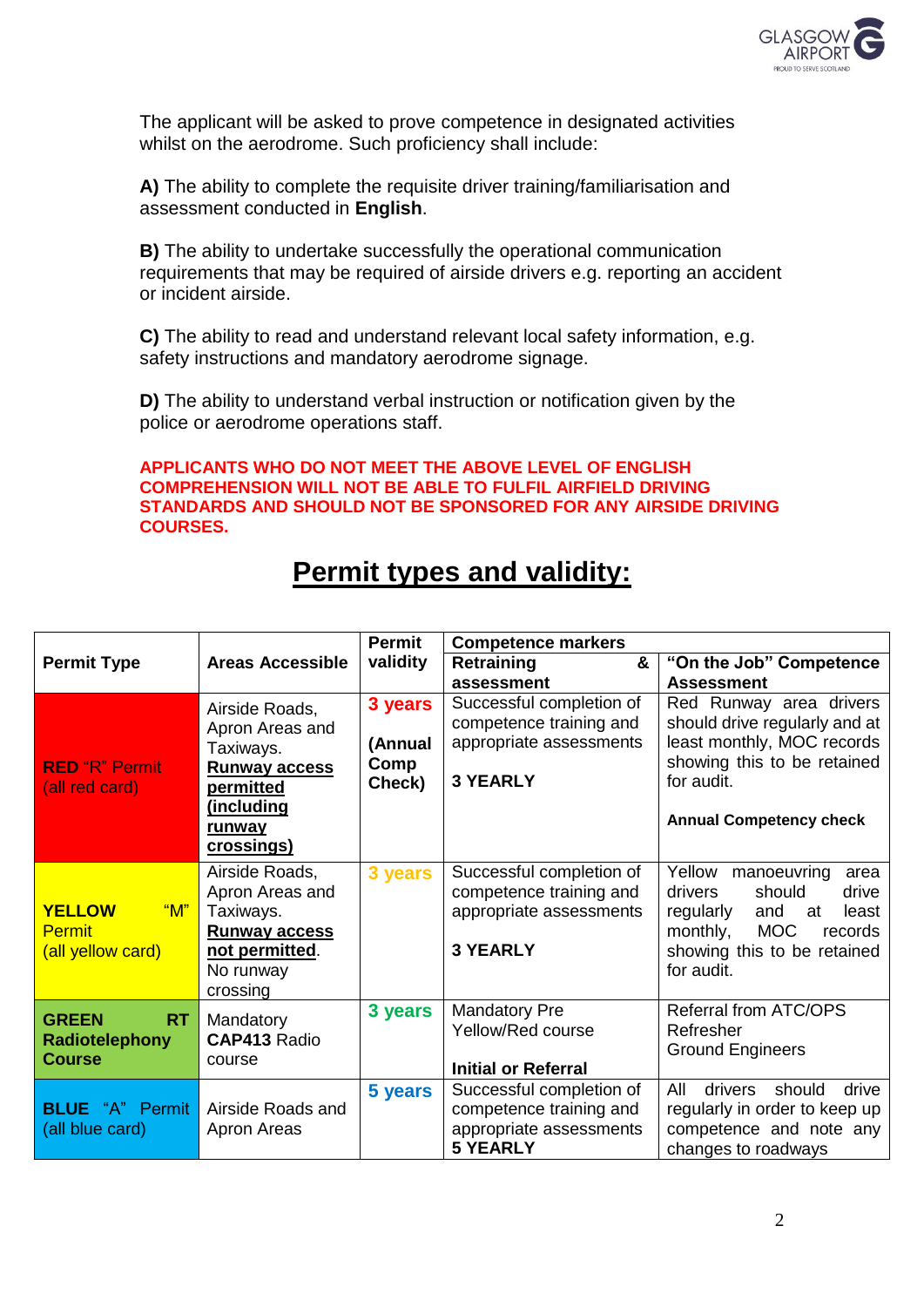

# **JOINING INSTUCTIONS & FEES:**

Full course joining instructions are available to print off from the Training Calendar on the Glasgow Airport website, sponsoring companies should print off these details to ensure applicants get to the course on time. Applicants should attend their course "Promptly" five minutes prior to course commencement and be in position of their:

## **Airport Staff I.D card and a Hi–Viz vest or jacket.**

The Glasgow Airport Operations Trainer course is Airside at the Olympus Suite training room (Under Gate 14) applicants must also give themselves adequate time to reach the venue.

## **Airside Driver Training Courses Costs:**

| "BLUE"         | <b>AIRSIDE DRIVERS COURSE</b>                                  | (per trainee) - £90 (ex VAT)  |
|----------------|----------------------------------------------------------------|-------------------------------|
| <b>"GREEN"</b> | <b>RADIO TELEPHONY COURSE</b> (per trainee) - £110 (ex VAT)    |                               |
|                | "YELLOW" MANOEUVRING AREA COURSE (per trainee) - £110 (ex VAT) |                               |
| "RED"          | <b>RUNWAY AREA COURSE</b>                                      | (per trainee) - £160 (ex VAT) |
|                |                                                                |                               |

**Candidates who fail either the written exams or the practical element of the training "May" be able to re-sit the course at a later date (at cost) subject to trainer feedback.**

Course numbers are set at **SEVEN** students per course with exception of the Radiotelephony Course which has a maximum of **FOUR** students per course due to the intensive one on one training given.

#### **Please plan your company training needs well in advance to avoid airside your driver's passes lapsing, Check the website for available dates.**

**Tea & Coffee will be available free of charge, YELLOW & RED courses may break for lunch (not included)**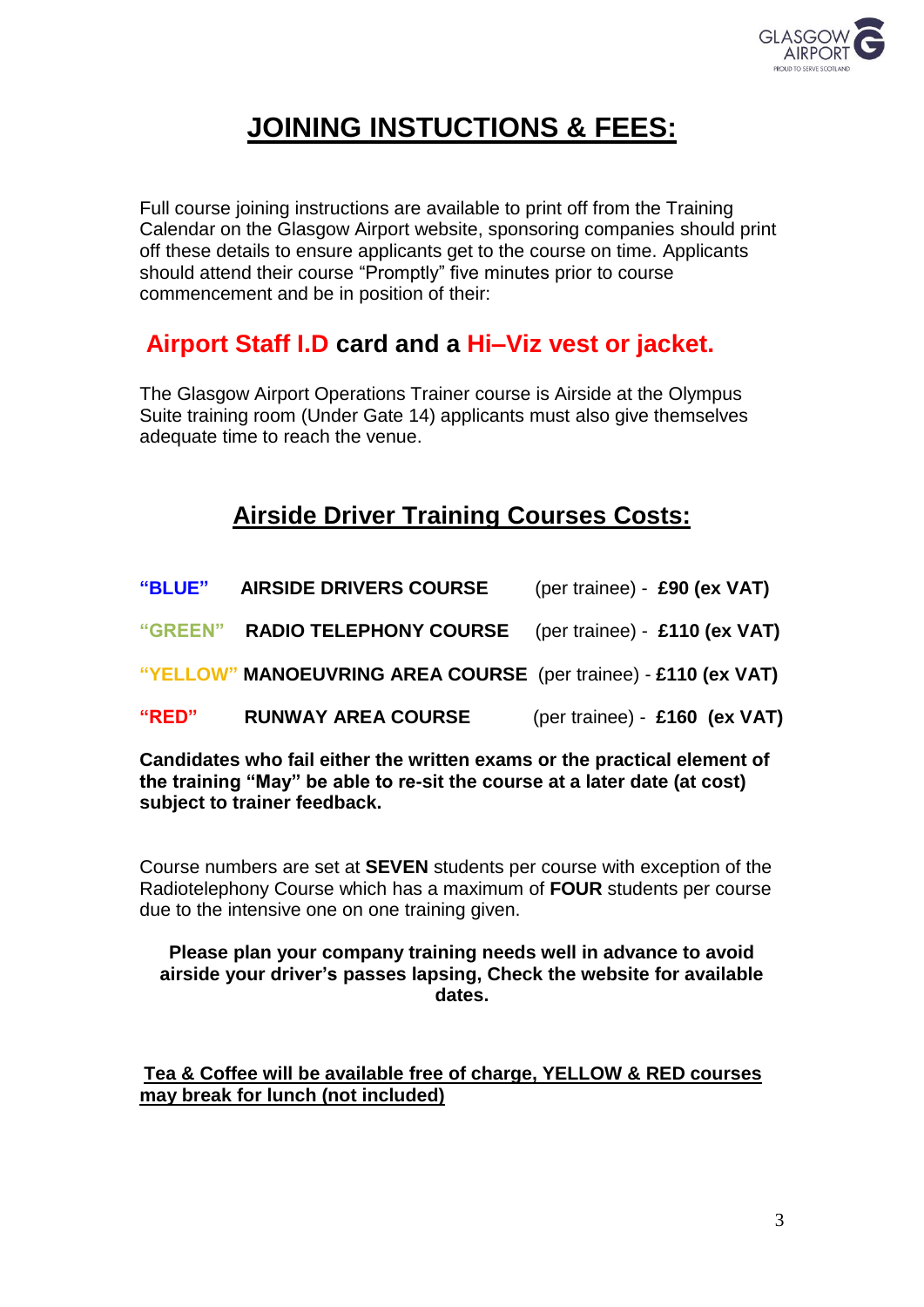

## **APPLICATION PROCEDURE:**

Once the applicant has returned the application pack, the certificate of medical fitness and the DVLA consent form, Airfield Operations will verify and approve driver training.

Glasgow Airport Operations Department trainers provide **BLUE**, **GREEN**, **YELLOW** and **RED** courses.

(Applicants may use a Glasgow Airport *"Authorised"* Third Party trainer to carry out the **BLUE** Airside driver's course only.)

If you require **BLUE** airside roadway training to be carried out by other that Glasgow Airport Airfield Operations Trainer, please indicate which third party trainer you intend to use in the tick box below.

Once the application pack has been verified you will be contacted by the Airfield Operations and only then may you apply and undertake a course. If you are using a third party trainer it is your responsibility to arrange a suitable course date with that training provider.

| I require BLUE Airside Roadway<br>training by Glasgow Airport<br>Trainer. | <b>TICK</b>    |                  |      |
|---------------------------------------------------------------------------|----------------|------------------|------|
| I require BLUE Airside Roadway<br>training by an authorised third         | <b>MENZIES</b> |                  | TICK |
| party Training provider.                                                  | BA             |                  |      |
| (Please name provider opposite)                                           |                | <b>SWISSPORT</b> |      |

## **CANCELLATION FEES**

## **Cancellation charges may be applied where course places are cancelled at late notice:**

**Up to 7 days prior to course, no charge** (per trainee)

**Within 7 days of course, 50% of course fee** (per trainee)

**Within 24hrs of course, 100% of course fee** (per trainee)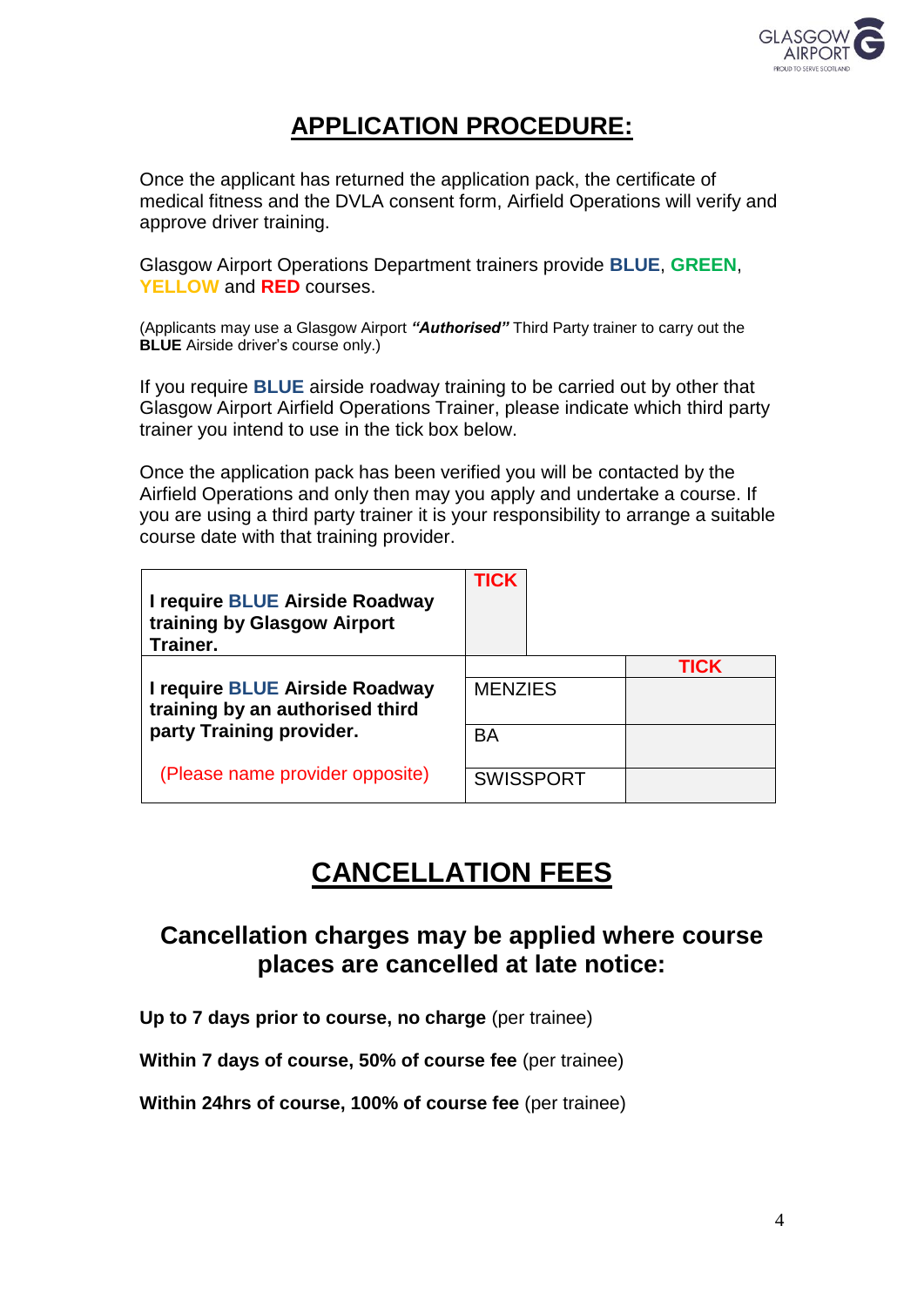

#### **GLASGOW AIRPORT LIMITED APPLICATION FOR AN AIRSIDE DRIVING PERMIT**

**All applicants must be in possession of a fully valid UK drivers licence. Please complete this application form in BLACK INK in CAPITAL LETTERS and a copy of your UK driving licence to this form**

#### **APPLICANTS DETAILS**

| Mr/Mrs/Miss/Ms:                                              |                                                                                  |
|--------------------------------------------------------------|----------------------------------------------------------------------------------|
|                                                              |                                                                                  |
|                                                              | Date of Birth: Nationality: Nationality:                                         |
|                                                              |                                                                                  |
| <b>CURRENT EMPLOYMENT DETAILS</b>                            |                                                                                  |
| Company                                                      | Company Name: _______________ Job Title/Department: ________________             |
|                                                              |                                                                                  |
| <b>DETAILS OF DRIVING LICENCE</b>                            |                                                                                  |
| any incidents which may have occurred at other UK Airports): | Please provide details of any previous driving convictions (including details of |
|                                                              |                                                                                  |

| <b>Type of Licences held:</b> | <b>DOT</b> | <b>PCV</b> |  | $LGV$ [circle as appropriate] |  |
|-------------------------------|------------|------------|--|-------------------------------|--|
|                               |            |            |  |                               |  |

**DVLC Licence No: DVLC**  $\blacksquare$ 

#### **SIGNATURE OF APPLICANT**

By law Glasgow Airport Limited is required to inform you that any information provided by you in submitting this application form will be held by Glasgow Airport Limited and may be used by Glasgow Airport Limited and/or forwarded to other AGS group airports and any relevant external third party now or in the future in the interests of maintaining security and safety at the airports within the group and in order to determine an applicant's suitability for an airside drivers permit.

**\_\_\_\_\_\_\_\_\_\_\_\_\_\_\_\_\_\_\_\_\_\_\_\_\_\_\_\_\_\_\_\_\_\_\_\_\_\_\_\_\_\_\_\_\_\_\_\_\_\_\_\_\_\_\_\_\_**

**\_\_\_\_\_\_\_\_\_\_\_\_\_\_\_\_\_\_\_\_\_\_\_\_\_\_\_\_\_\_\_\_\_\_\_\_\_\_\_\_\_\_\_\_\_\_\_\_\_\_\_\_\_\_\_\_\_**

| Name (Print): |
|---------------|
|               |

**Applicant's Signature:**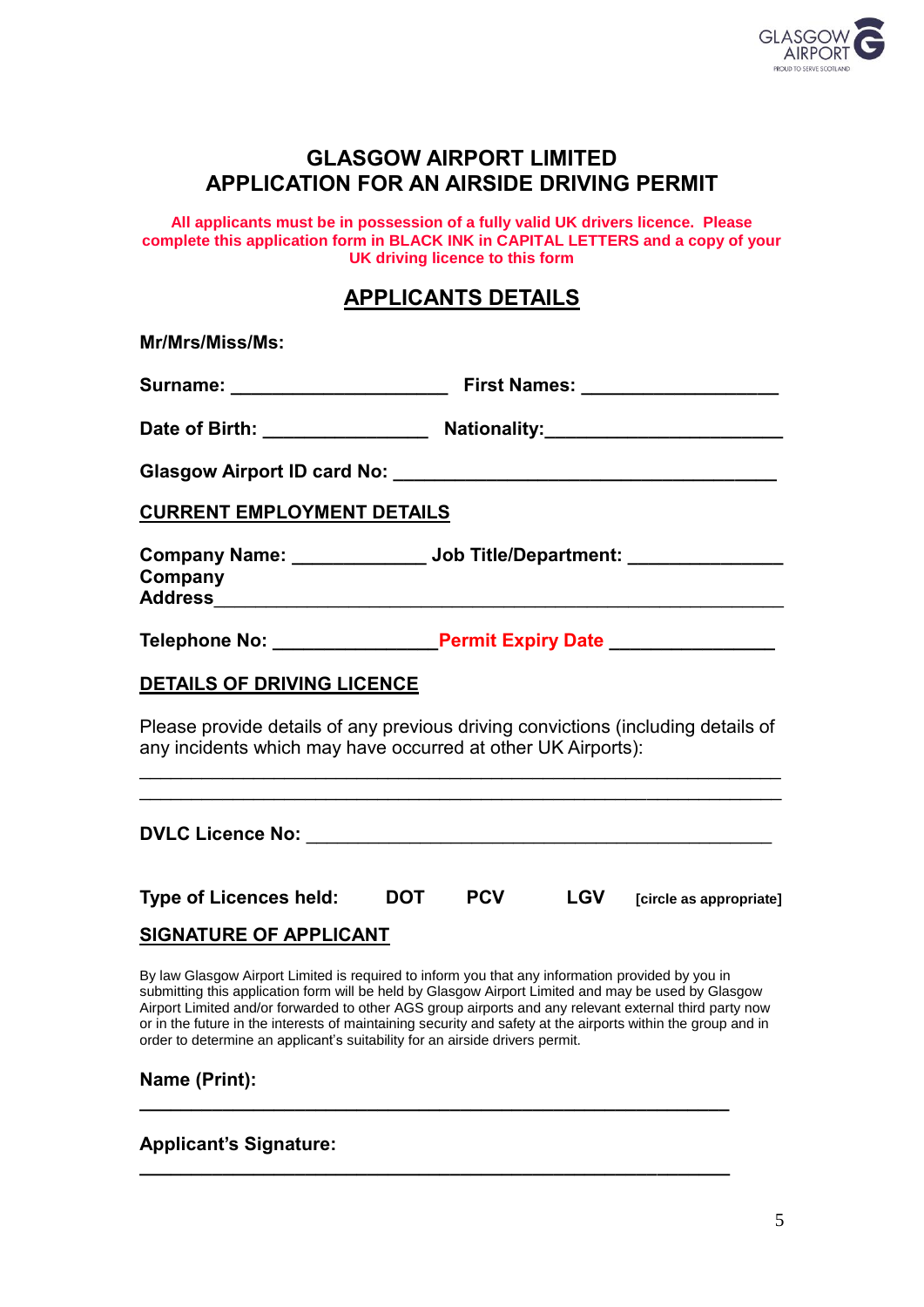

#### **TO BE COMPLETED BY APPLICANT'S SPONSOR**

| TYPE OF AIRSIDE INITIAL DRIVING COURSE REQUIRED:                                 |                                                                                                     |  | [circle as appropriate] |                |
|----------------------------------------------------------------------------------|-----------------------------------------------------------------------------------------------------|--|-------------------------|----------------|
| <b>A:</b> Aprons & Airside Roads                                                 | (BLUE PERMIT)                                                                                       |  | <b>New</b>              | <b>Renewal</b> |
|                                                                                  | R.T: Radiotelephony course (required prior to Yellow or Red Permit)<br><b>New</b><br><b>Renewal</b> |  |                         |                |
| M: Manoeuvring Area (Inc. Areas above) (YELLOW PERMIT)<br><b>New</b><br>Renewal  |                                                                                                     |  |                         |                |
| R: Runway access (Inc. Areas above) (RED PERMIT)<br><b>New</b><br><b>Renewal</b> |                                                                                                     |  |                         |                |
| If the applicant already holds an Airside Driving Permit:                        |                                                                                                     |  |                         |                |
| Type: A: Aprons & Airside Roads (BLUE PERMIT) Expiry Date: _______               |                                                                                                     |  |                         |                |
| <b>M:</b> Manoeuvring Area                                                       | (YELLOW PERMIT) Expiry Date:                                                                        |  |                         |                |
| R:<br>Runway access                                                              | (RED PERMIT) Expiry Date:                                                                           |  |                         |                |

**Fee payable £** Permit No:

#### **SPONSOR'S SIGNATURE**

- 1. I confirm the applicant has passed a health check to the standards required in Managing Director's Directive "Airside Driving Permits ".
- 2. I confirm the applicant is competent to drive company vehicles and is required to drive airside in the above areas.
- 3. I confirm that the applicant meets the entry requirements for the course and is ready to undertake the training.

| PLEASE COMPLETE THE CONTACT DETAILS BELOW SO WE CAN CONTACT YOU<br>WILL VERIFICATION OF YOUR APPLICATION AND TO ARANGE TRAINING DATES |  |
|---------------------------------------------------------------------------------------------------------------------------------------|--|
| <b>CONTACT E-Mail CONTACT NO</b>                                                                                                      |  |

**All sponsors to ensure that applicant's hold certificates of competency on vehicles intending to be driven on airside areas.**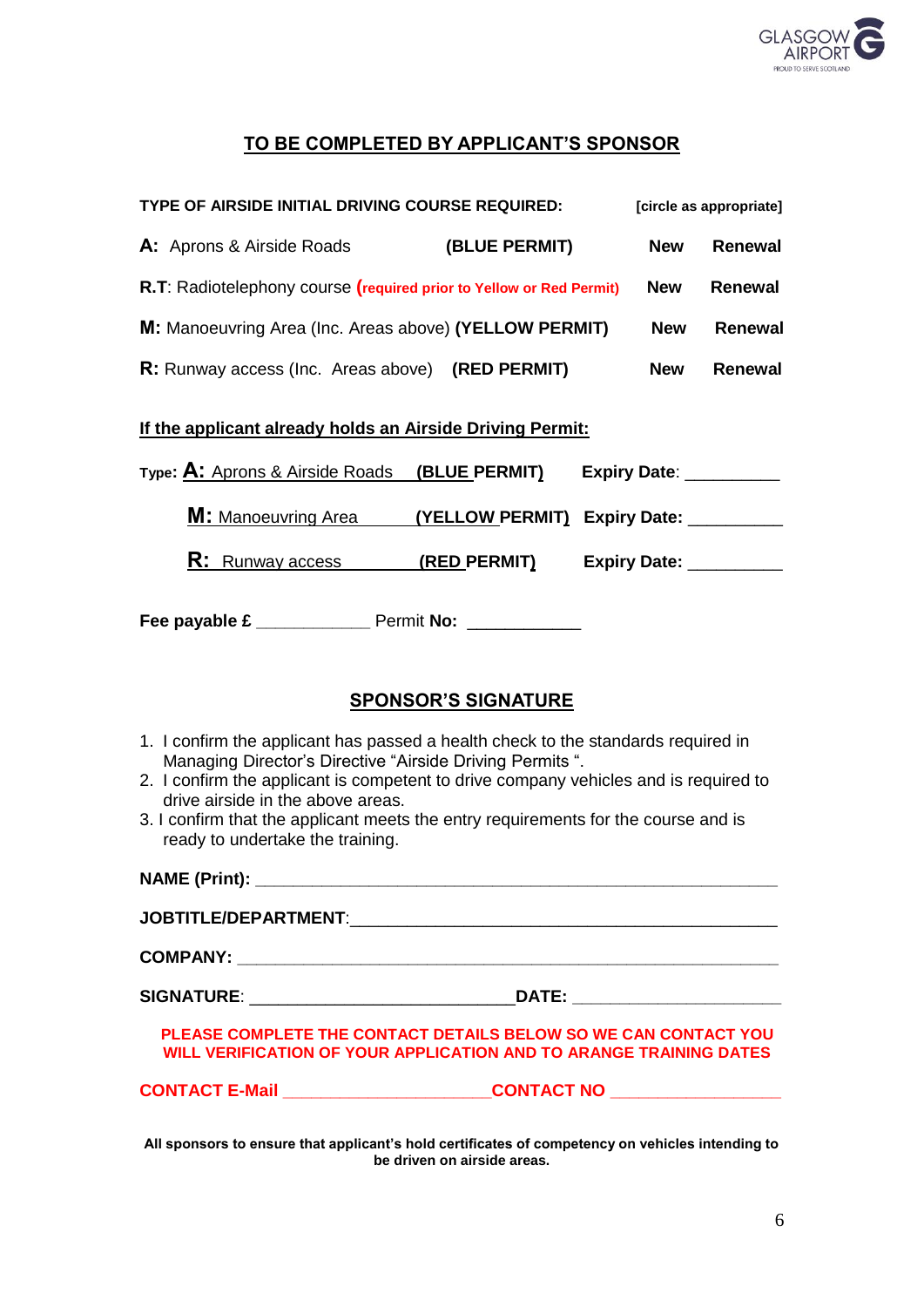

### **DVLA Licence consent form.**

Applicants **MUST** complete the attached DVLA **D796** form and return it signed with this application pack.

**Failure to do so will result in the termination of the application**. **The applicant will also have to complete the DVLA D786 consent form every three years, failure to comply will result in the voiding of their airside driving permit.**

It is imperative that the sponsor ensures that the applicant has a valid UK driving licence, to ensure that the applicant has this in their possession prior to their driving course, the sponsor **MUST** photocopy BOTH parts (Paper & Photo card) and attach them to the application below.

If the applicant fails to bring both parts of their UK driving licence or any other required documents with them on the day of their course, they will be refused permission to sit the course and the sponsor will be liable for the full cost of the cancelled course.



# **DRIVERS LICENCE PAPER COPY**

**(If Held)**